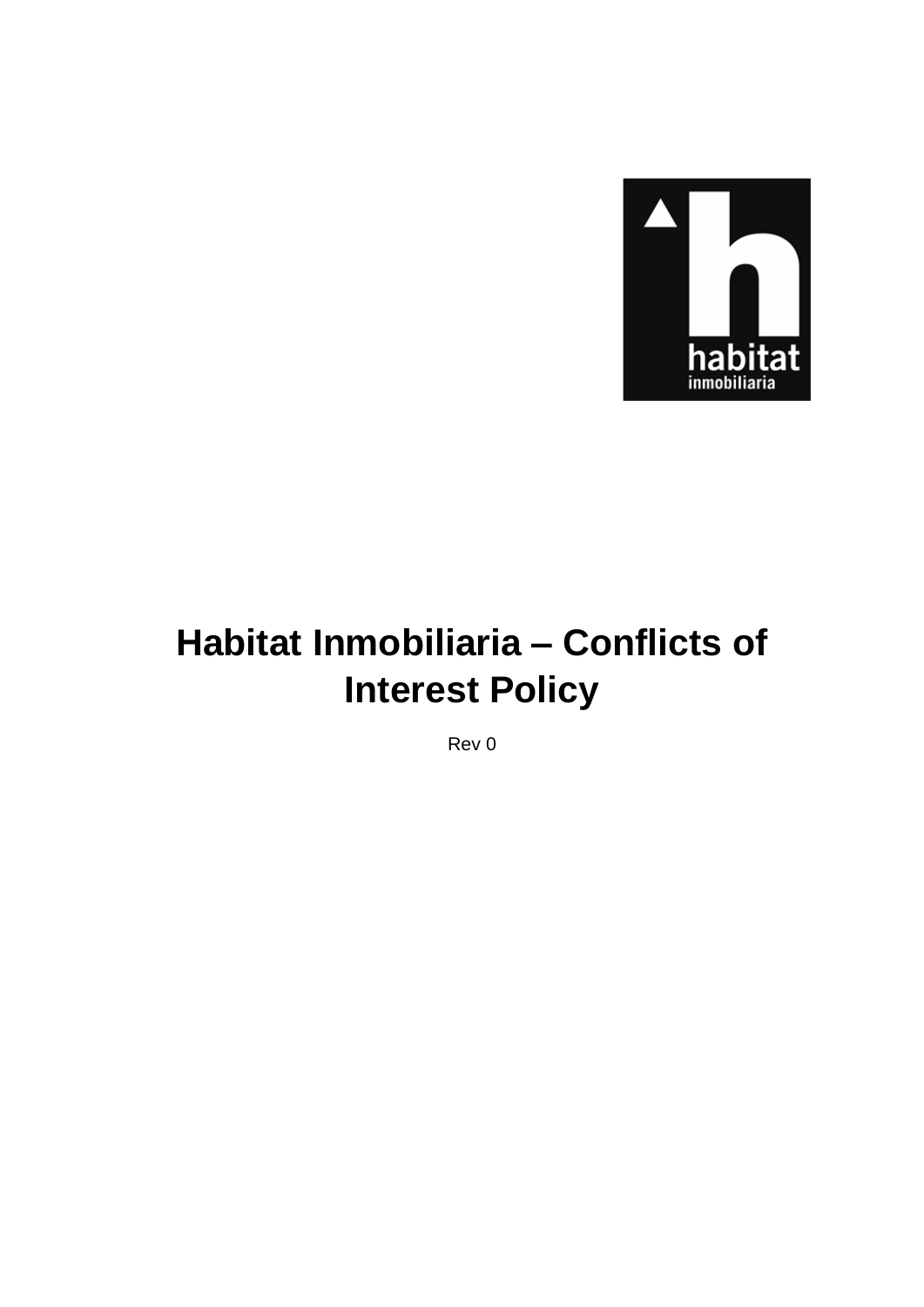

### **TABLE OF CONTENTS**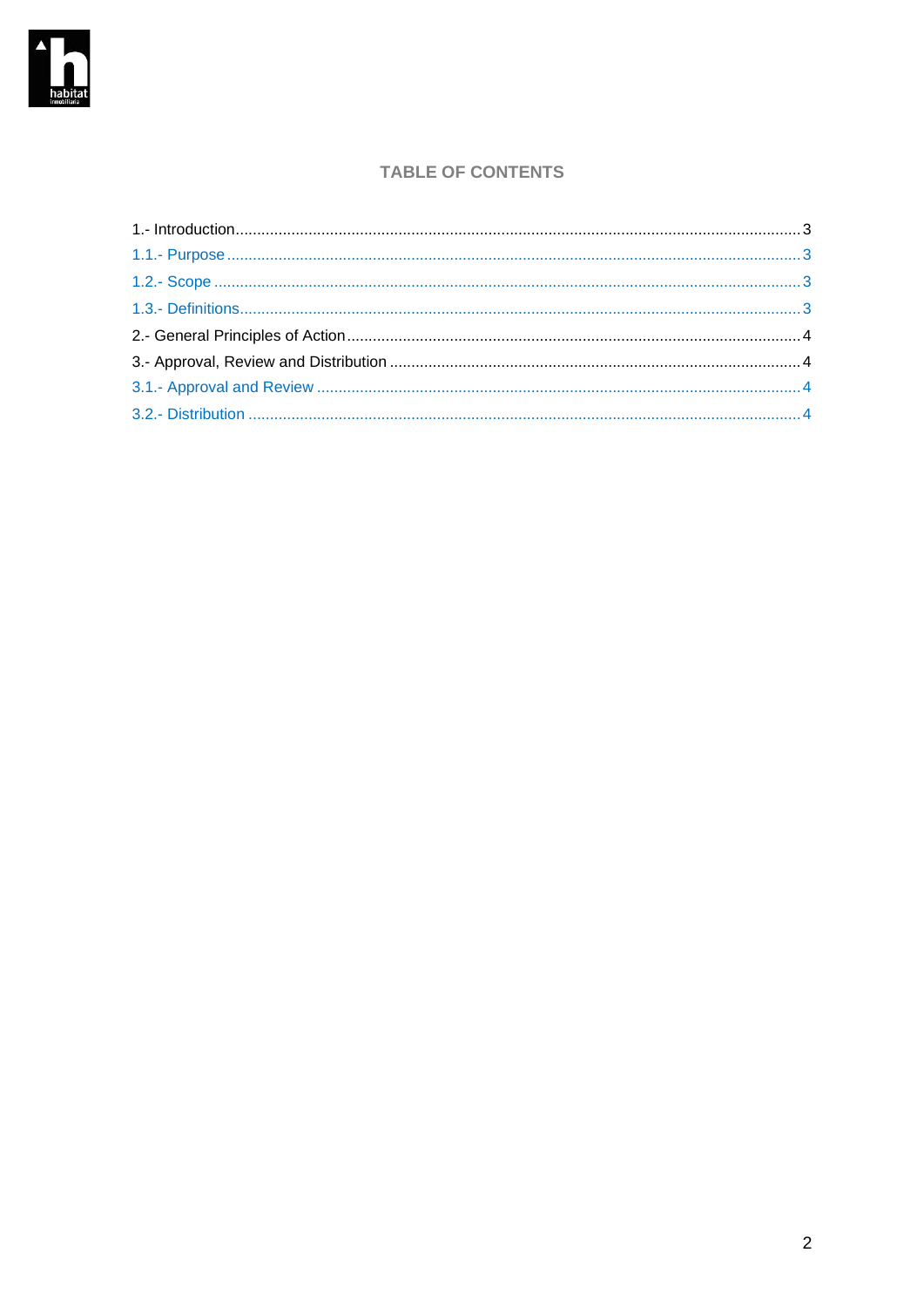

### <span id="page-2-0"></span>**1.- Introduction**

The Management Board of PROMOCIONES HABITAT, S.A.U., (hereinafter, together with its subsidiaries and investees, referred to as "**HABITAT**" or the "**Company**") is responsible for the non-delegable task of determining the Company's strategy and corporate policies, and for the supervision of its internal control systems. The Management Board, in the exercise of its duties and in accordance with our Code of Ethics, adopts the present Conflicts of Interest Policy as a subsequent commitment to strict regulatory compliance and prevention of non-compliance.

#### <span id="page-2-1"></span>**1.1.- Purpose**

The purpose of the present Policy is to prevent, or where applicable, manage the conflicts of interest that the Board of Directors, managers and employees of HABITAT may experience in their relations with the Company, and the conflicts of interest that may exist in relation to clients, suppliers and other stakeholders.

#### <span id="page-2-2"></span>**1.2.- Scope**

The present policy is applicable to all activities undertaken by HABITAT and must be complied with by all employees (permanent and temporary), managers and members of the Board of Directors, (hereinafter, referred to together as "**Subject People**").

#### <span id="page-2-3"></span>**1.3.- Definitions**

**Conflict of Interest**: situations where there is a potential or real risk that the interests of the Company and the personal interest of any of the Subject People or any of their Affiliates may directly or indirectly collide.

**Affiliates**: any natural or legal person who, with regards to the Subject People, qualifies as affiliate as provided in art. 231 of the Corporate Enterprises Act (CEA).<sup>1</sup>

<sup>1</sup> Art. 231 CEA- Director's affiliates:

 <sup>1.</sup> For the purposes of the preceding articles, directors' affiliates shall be the persons listed below:

a) The director's spouse or persons with an analogous relationship.

b) The director's or his/her spouse's parents, children and siblings.

c) The spouses of the director's parents, children and siblings.<br>d) Companies or entities in which the director holds directly or in

Companies or entities in which the director holds directly or indirectly, including through an intermediary, a stake that gives the director significant influence or in which he/she holds a position on the administrative body or in the top management of the company. For these purposes, any holding of 10% or more of the share capital or voting rights or any holding which has been obtained, de jure or de facto, in the company's administrative body is presumed to confer significant influence.

e) Partners represented by the director in the governance body.

 <sup>2.</sup> When directors are bodies corporate, their affiliates shall be the persons listed below:

a) Partners or shareholders who are affiliated with such body corporate in any of the manners described in article 42, paragraph one of the Commercial Code.

b) De jure or de facto directors, liquidators, and attorneys with general Powers of attorney in the company's body corporate director.

c) Companies forming part of the same group and their partners and shareholders.

d) Persons who, pursuant to the provisions of the preceding paragraph, qualify as affiliates in respect of the above body corporate's representative.